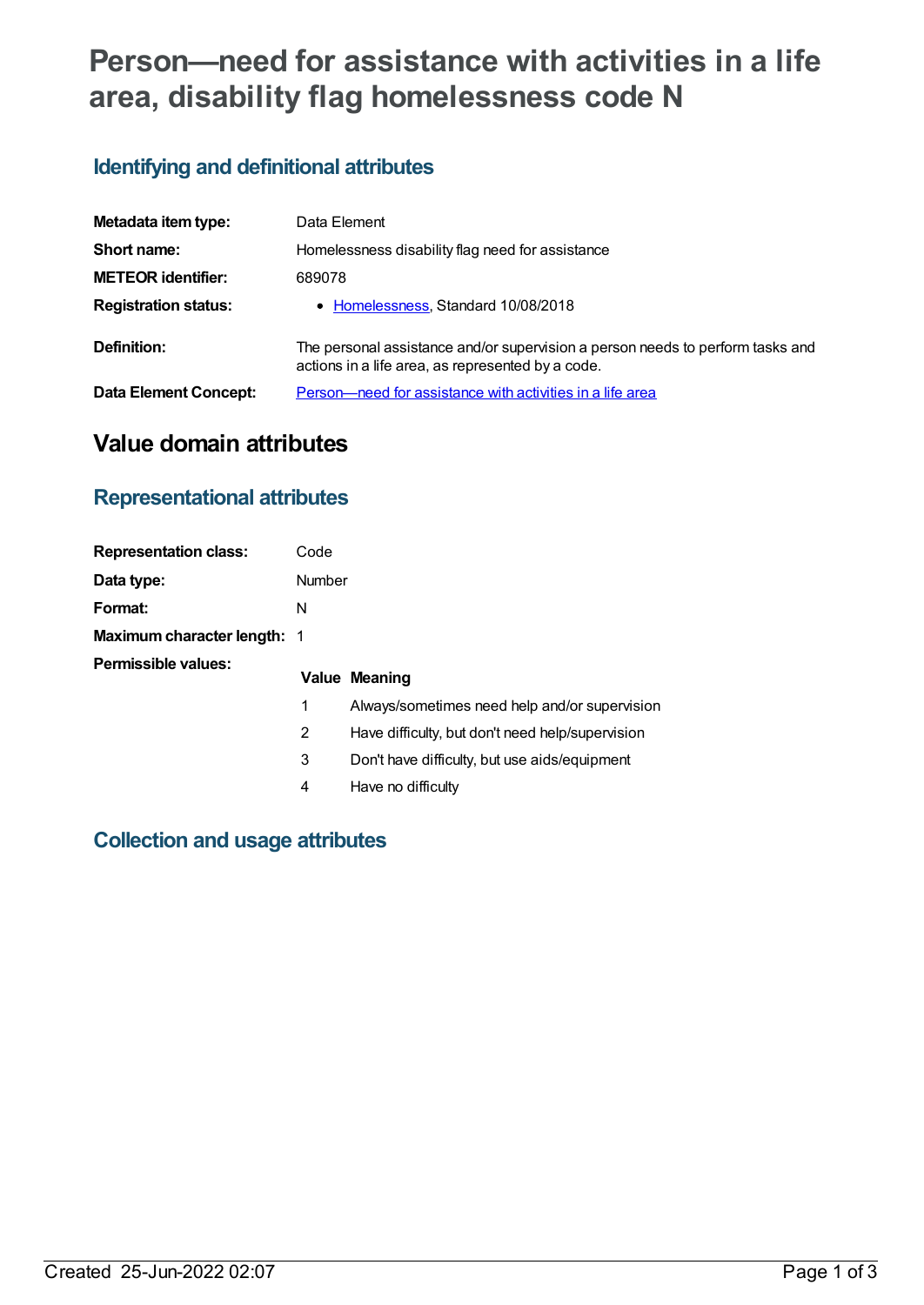**Guide for use:** Where a life area includes a range of examples, (for example, domestic life includes cooking, cleaning and shopping), if a person requires assistance in more than one of these areas, record the highest level of assistance needed.

> Where need for assistance varies markedly over time (for example, episodic psychiatric conditions), record the average level of assistance needed.

Animals used for personal mobility (for example, guide dogs and companion animals) are considered to be aids and/or equipment. Also included in this category are prosthetic and orthotic devices, wheelchairs, transfer devices, etc.

Activity is limited when an individual, in the context of a health condition, either has need for assistance in performing an activity in an expected manner, or cannot perform the activity at all.

CODE 1 Always/sometimes need help and/or supervision

This code is used when the person always needs or sometimes needs help or supervision in this life area.

CODE 2 Have difficulty, but don't need help/supervision

This code is used when the person has difficulty but does not need help or supervision in this life area.

CODE 3 Don't have difficulty, but use aids/equipment

This code is used when the person does not have difficulty in this life area, but uses aids and/or equipment.

CODE 4 Have no difficulty

This code is used when the person has no difficulty in this life area and does not need help or supervision and does not use aids or equipment.

#### **Source and reference attributes**

**Submitting organisation:** Australian Institute of Health and Welfare

# **Data element attributes**

#### **Collection and usage attributes**

| Guide for use:             | In the context of health, an activity is the execution of a task or action by an<br>individual. An activity limitation is a difficulty an individual may have in executing an<br>activity. Activity limitation varies with the environment, and is assessed in relation to<br>a particular environment; the absence or presence of assistance, including aids<br>and equipment, is an aspect of the environment. |
|----------------------------|------------------------------------------------------------------------------------------------------------------------------------------------------------------------------------------------------------------------------------------------------------------------------------------------------------------------------------------------------------------------------------------------------------------|
|                            | The level of difficulty includes the amount of assistance a person may currently<br>receive (such as from a carer, relative etc.) to perform tasks in each life area, not<br>just unmet needs.                                                                                                                                                                                                                   |
| <b>Collection methods:</b> | It is expected that this data element will be used to collect information from the<br>individual being assessed, or a proxy/carer or service worker answering on their<br>behalf.                                                                                                                                                                                                                                |
|                            | This data element should be used in conjunction with the <b>Person</b> - activity and<br>participation life area, disability flag homelessness code N data element to<br>determine the level of difficulty or need for assistance in activity and participation<br>life areas.                                                                                                                                   |
|                            | The responses are phrased in response to the question 'For each of the following<br>activities, do you need help/supervision, have difficulty, or use aids/equipment?                                                                                                                                                                                                                                            |